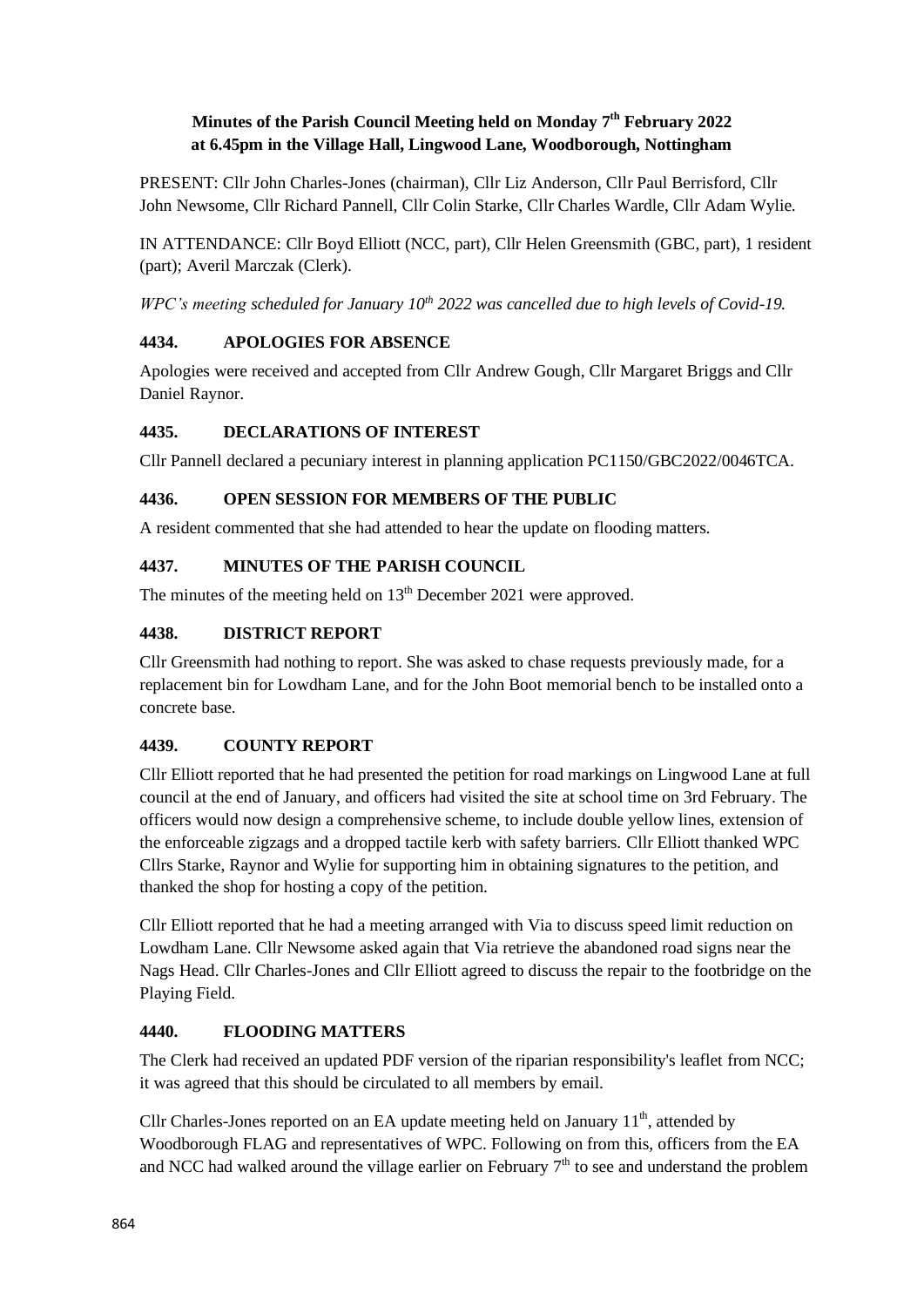areas and Woodborough FLAG had provided insight into the detail of previous flooding episodes. As part of the EA report commissioned in 2021, the EA had identified some 40 points of interest on private land outside the village where natural flood management solutions might make a difference. Flood management officers from both the EA and NCC were intending to revisit on 16<sup>th</sup> February to begin evaluating and "ground-truthing" these areas. The next update was expected in mid March.

# **4441. 2022/23 BUDGET**

The draft budget document was agreed with minor amendment. It was agreed that the precept should not be raised by inflation this year, but kept unchanged in recognition of the rising cost of living. It was resolved to raise a precept of £74,795, and Cllrs Charles-Jones, Newsome and Starke signed Gedling Borough Council's Form C.

# **4442. FEES FOR 2022/23**

It was resolved to increase fees to the following, with effect from  $1<sup>st</sup>$  April 2022:

| <b>CEMETERY</b>           | Resident | Non resident |
|---------------------------|----------|--------------|
| Exclusive right of Burial | £500     | £2500        |
| Interment                 | £500     | £2500        |
| Burial of ashes           | £100     | £500         |
| Erect a headstone         | £100     | £500         |
| Amend a memorial          | £50      | £50          |

| <b>VILLAGE HALL</b>     | Resident | Non resident |
|-------------------------|----------|--------------|
| Standard hire per hour  | £12      | £20          |
| Committee room per hour | £9       | £11          |
| Saturday party rate     | £220     | £220         |
| Saturday wedding rate   | £300     | £300         |

It was resolved to keep fees for the Tennis, Cricket and Football Clubs unchanged. It was agreed that Cllr Berrisford should approach the bootcamp trainer to review the charges.

### **4443. RESERVES POLICY**

The reserves policy was revisited and agreed with minor updates.

# **4444. REQUEST FROM TENNIS CLUB FOR RESURFACING OF COURTS**

The Tennis Club had made a formal request for the courts to be resurfaced this year. It was agreed that further information regarding the urgency of the work and potential sources of grant funding was needed.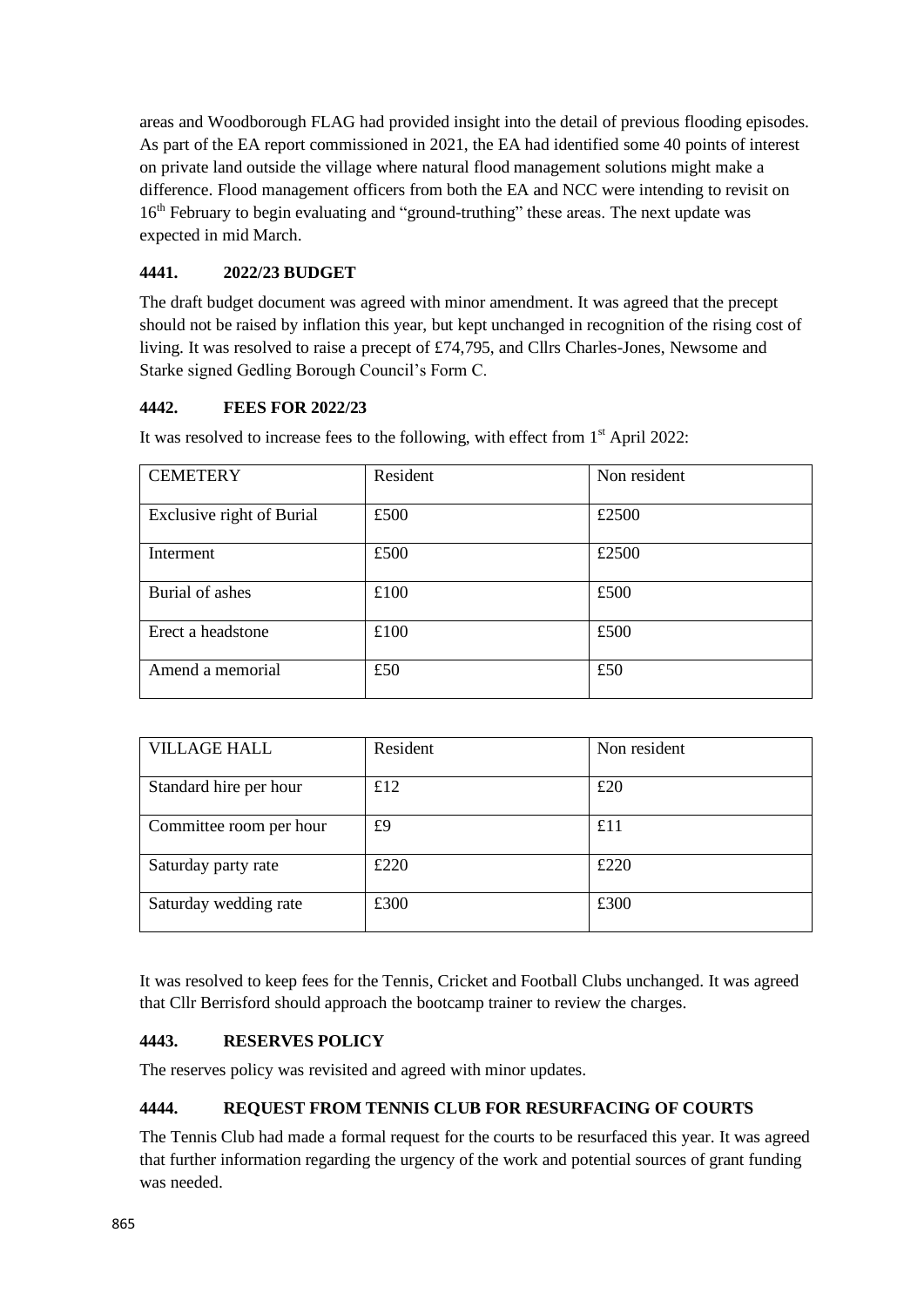### **4445. RISK ASSESSMENT AND INTERNAL AUDIT REPORT 2021**

The general risk assessment was reviewed. It was agreed to specify that there should be a professional survey of trees every 3 years, but that they should be assessed annually by the PC. The internal audit report from 2021 was reviewed, and it was noted that recommendations to check memorial safety and to undertake a valuation of the buildings were being progressed.

#### **4446. INTERNAL AUDIT 2022**

It was agreed to ask Andy Hodges to conduct the internal audit for a fee of  $\text{\pounds}210 + \text{VAT}$ .

### **4447. ALLOTMENT RENT**

Cllr Berrisford abstained from the discussion and vote. It was resolved to keep the allotment charge at £32 for 2023/24.

#### **4448. VILLAGE HALL**

It was agreed that the new wooden planters which impeded the use of the disabled parking bays should be moved. The Woodborough Health Club had been approached and they were happy to accommodate them. Cllr Charles-Jones agreed to arrange the removal.

#### **4449. NEW BENCHES**

Cllr Charles-Jones hoped to present mock-ups of how the inscriptions might appear shortly. It was agreed to check the recommended wording for the Platinum Jubilee inscription. Members were asked to give some thought to potential locations for the Platinum Jubilee bench, for agreement in March.

#### **4450. CEMETERY**

D&M had forwarded a quote to make safe a number of memorials at the cemetery. The Clerk and Chairman planned to meet D&M to agree the programme of works. It was agreed in principle to proceed with D&M.

### **4451. PLAYING FIELD**

It was agreed to accept Ulyett's revised quote of £35.70 per pitch cut for 2023. GBC had replaced the broken dog bin on the playing field with a larger multi-purpose bin at the edge of the Village Hall car park.

### **4452. VALUATION OF BUILDINGS FOR INSURANCE**

Cllr Pannell provided details of three surveyors to approach to provide a quote.

### **4453. FINANCE**

The Clerk presented the financial statement for January and February. 24 payments, totalling £10,053.50 net, were approved for payment. Gross payments over £500: £700.17 LGPS (staff pensions, January); £700.17 LGPS (staff pensions, February); £1,710.37 GBC (installation and removal of Christmas lighting).

### **4454. CORRESPONDENCE AND EXCHANGE OF INFORMATION**

The following correspondence items were noted: consultation on NCC Waste Local Plan; GBC various agendas and press releases. Cllr Wardle agreed to check the batteries and pads in the defibrillators. Cllr Pannell agreed to research potential contractors for the restoration of the old